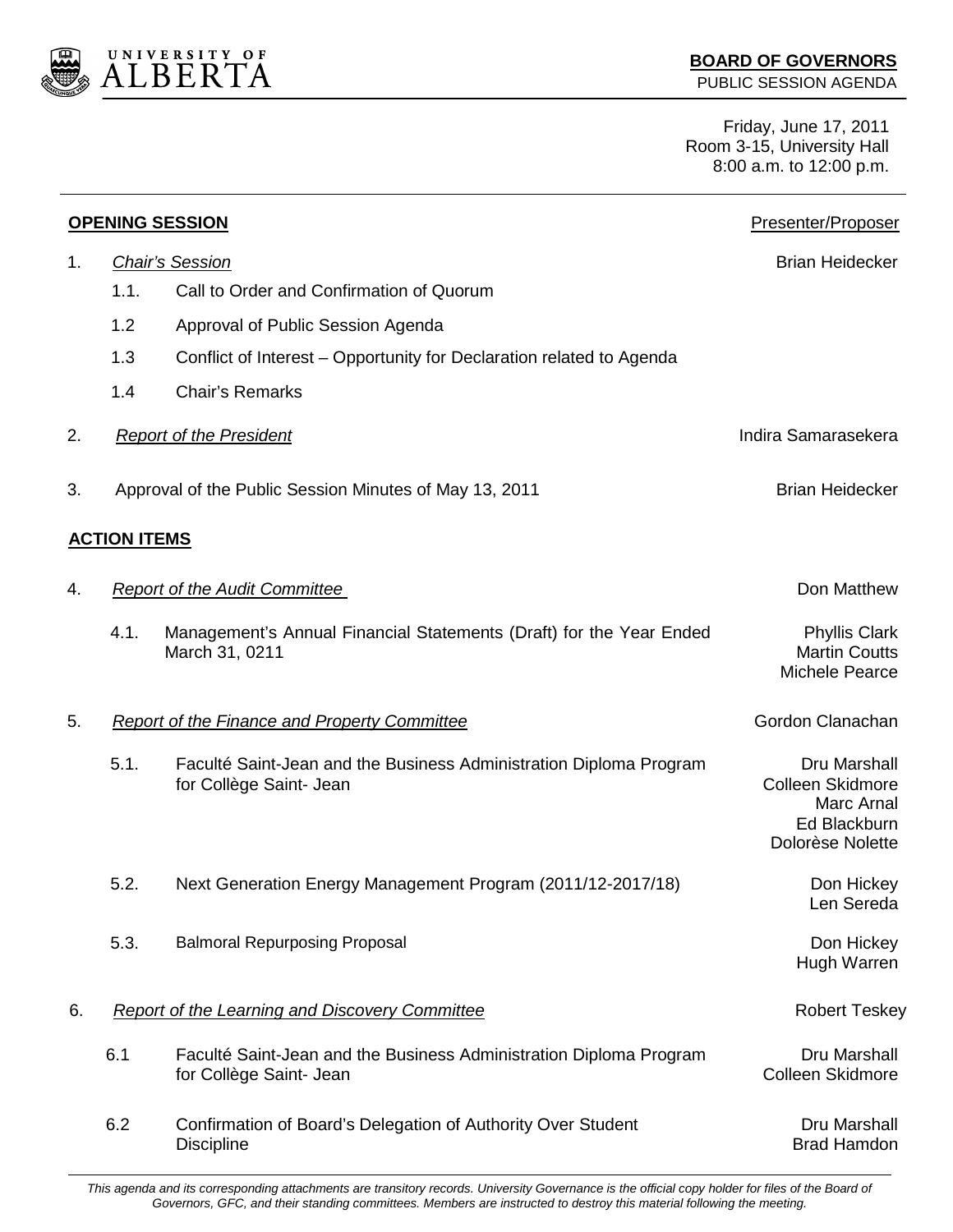| 7.                         |                                                               | Report of the Safety, Health and Environment Committee                                                                                       | Jay Nagendran                                                    |  |  |
|----------------------------|---------------------------------------------------------------|----------------------------------------------------------------------------------------------------------------------------------------------|------------------------------------------------------------------|--|--|
|                            | 7.1                                                           | Off-Campus Activity and Travel Policy                                                                                                        | <b>Phyllis Clark</b><br><b>Philip Stack</b><br><b>Bob Picken</b> |  |  |
| 8.                         |                                                               | <b>Report of the Board Chair</b>                                                                                                             | <b>Brian Heidecker</b>                                           |  |  |
|                            | 8.1                                                           | 2011-2012 Committee Appointments                                                                                                             |                                                                  |  |  |
| <b>INFORMATION REPORTS</b> |                                                               |                                                                                                                                              |                                                                  |  |  |
| 9.                         |                                                               | <b>Report of the Investment Committee</b>                                                                                                    | <b>Bob Kamp</b>                                                  |  |  |
|                            | 9.1                                                           | Report of the Investment Committee to the Board of Governors for the<br>Year Ending March 31, 2011                                           | Bob Kamp<br><b>Ron Ritter</b>                                    |  |  |
|                            |                                                               | 10. Report of the Audit Committee                                                                                                            | Don Matthew                                                      |  |  |
|                            | 10.1                                                          | Management's Annual Financial Statements and Draft Financial<br>Analysis                                                                     |                                                                  |  |  |
|                            | 10.2                                                          | Current Accounting and Financial Reporting Issues (including Changes<br>in Accounting Standards)                                             |                                                                  |  |  |
|                            | 10.3                                                          | Report on Joint Ventures and Other Entities                                                                                                  |                                                                  |  |  |
|                            | 10.4<br>10.5                                                  | <b>Review of Executive Travel</b><br>Enterprise Wide Risk Management Report                                                                  |                                                                  |  |  |
|                            | 10.6                                                          | <b>Competitive Bid Exception Report</b>                                                                                                      |                                                                  |  |  |
|                            | 10.7<br>10.8                                                  | Update on Risk-Based Internal Audit Plan<br>Auditor General's Report to the Audit Committee for Year Ended March<br>31, 2011                 |                                                                  |  |  |
| 11.                        | <b>Report of the Finance and Properties Committee</b>         |                                                                                                                                              | Gordon Clanachan                                                 |  |  |
|                            |                                                               | 11.1 Next Generation Energy Management Program (2011/12 - 2017/18)                                                                           |                                                                  |  |  |
|                            | 11.2<br>11.3                                                  | <b>Land Inventory Update</b>                                                                                                                 |                                                                  |  |  |
|                            | 11.4                                                          | <b>Project Management Office Quarterly Status Report</b><br>Annual Report on Donations and Gifts                                             |                                                                  |  |  |
|                            | 11.5                                                          | Facility Tour of Campus Saint-Jean                                                                                                           |                                                                  |  |  |
| 12.                        | <b>Report of the Safety, Health and Environment Committee</b> |                                                                                                                                              | Jay Nagendran                                                    |  |  |
|                            | 12.1                                                          | Off-Campus Activity and Travel Policy                                                                                                        |                                                                  |  |  |
|                            | 12.2<br>12.3                                                  | AFDP Certification of Recognition Audit Report Results<br>Risk Management Services Plan 2011-2015 and Highlights of<br>2010-2011 Annual Plan |                                                                  |  |  |
|                            |                                                               |                                                                                                                                              |                                                                  |  |  |

## **REGULAR REPORTS**

13.1 Chancellor's Report **Linda Hughes** 2.1 Chancellor's Report